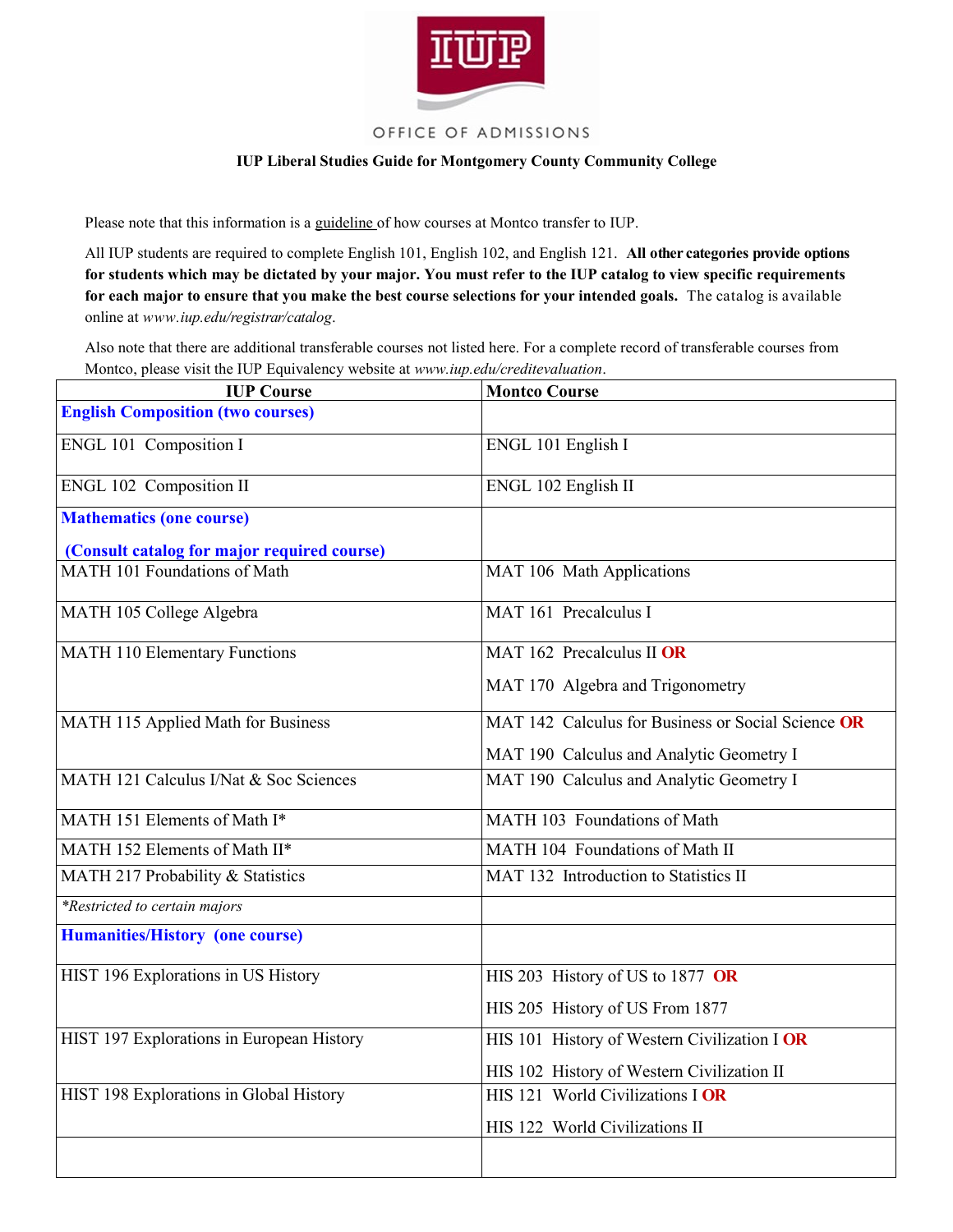| <b>IUP Course</b>                                                 | <b>Montco Course</b>                                                      |
|-------------------------------------------------------------------|---------------------------------------------------------------------------|
| <b>Humanities/Literature (one course)</b>                         |                                                                           |
| <b>ENGL 121 Humanities Literature</b>                             | ENG 221 Literature of the Western World I OR                              |
|                                                                   | ENG 222 Literature of the Western World II                                |
| <b>Humanities/Philosophy or Religious Studies</b><br>(one course) |                                                                           |
| PHIL 100 Intro to Philosophy                                      | PHI 100 Introduction to Philosophy                                        |
| PHIL 101 Critical Thinking                                        | PHI 110 Introduction to Logic                                             |
| PHIL 122 Contemporary Moral Issues                                | PHI 101 Introduction to Ethics                                            |
| RLST 110 World Religions                                          | PHI 215 Comparative Religions                                             |
| <b>Fine Arts (one course)</b>                                     |                                                                           |
| DANC 102 Intro to Dance                                           | DAN/ESW 101 Introduction to Dance Studies OR                              |
| MUHI 101 Intro to Music                                           | DAN 110 Intro to Dance as Art in America<br>MUS 110 Music Appreciation OR |
| THTR 101 Intro to Theater                                         | MUS 114 Intro to World Music<br>THA 114 Introduction to Theatre           |
| <b>Natural Science Lab Courses</b>                                |                                                                           |
| (Consult catalog for major required courses)                      |                                                                           |
| BIOL 103 Life on Earth                                            | BIO 120 Concepts of Biology                                               |
| BIOL 104 How the Human Body Works                                 | No Equivalent                                                             |
| CHEM 101 College Chemistry I                                      | CHE 121 General Chemistry-Inorganic                                       |
| CHEM 102 College Chemistry II                                     | CHE 122 General Chemistry-Organic                                         |
| CHEM 111 General Chemistry I                                      | CHE 151 Principles of Chemistry I                                         |
| CHEM 112 General Chemistry II                                     | CHE 152 Principles of Chemistry II                                        |
| GEOS 105/106 Exploring the Universe/lab                           | AST/PHY 120 or GLG Intro to Astronomy                                     |
| GEOS 201 Foundations of Geology                                   | GLG 151 Physical Geology                                                  |
| PHYS 111/121 Physics I/lab                                        | PHY 121 General Physics I                                                 |
| PHYS 112/122 Physics II with lab                                  | PHY 122 General Physics II                                                |
| PHYS 131/141 Physics I/lab (Calculus)                             | PHY 151 Principles of Physics I                                           |
| PHYS 132/142 Physics II/lab (Calculus)                            | PHY 152 Principles of Physics II                                          |
| <b>Natural Science Non-lab Courses</b>                            |                                                                           |
| (Consult catalog for major required course)                       |                                                                           |
| <b>BIOL 114 Environmental Biology</b>                             | BIO 115 Environmental Biology                                             |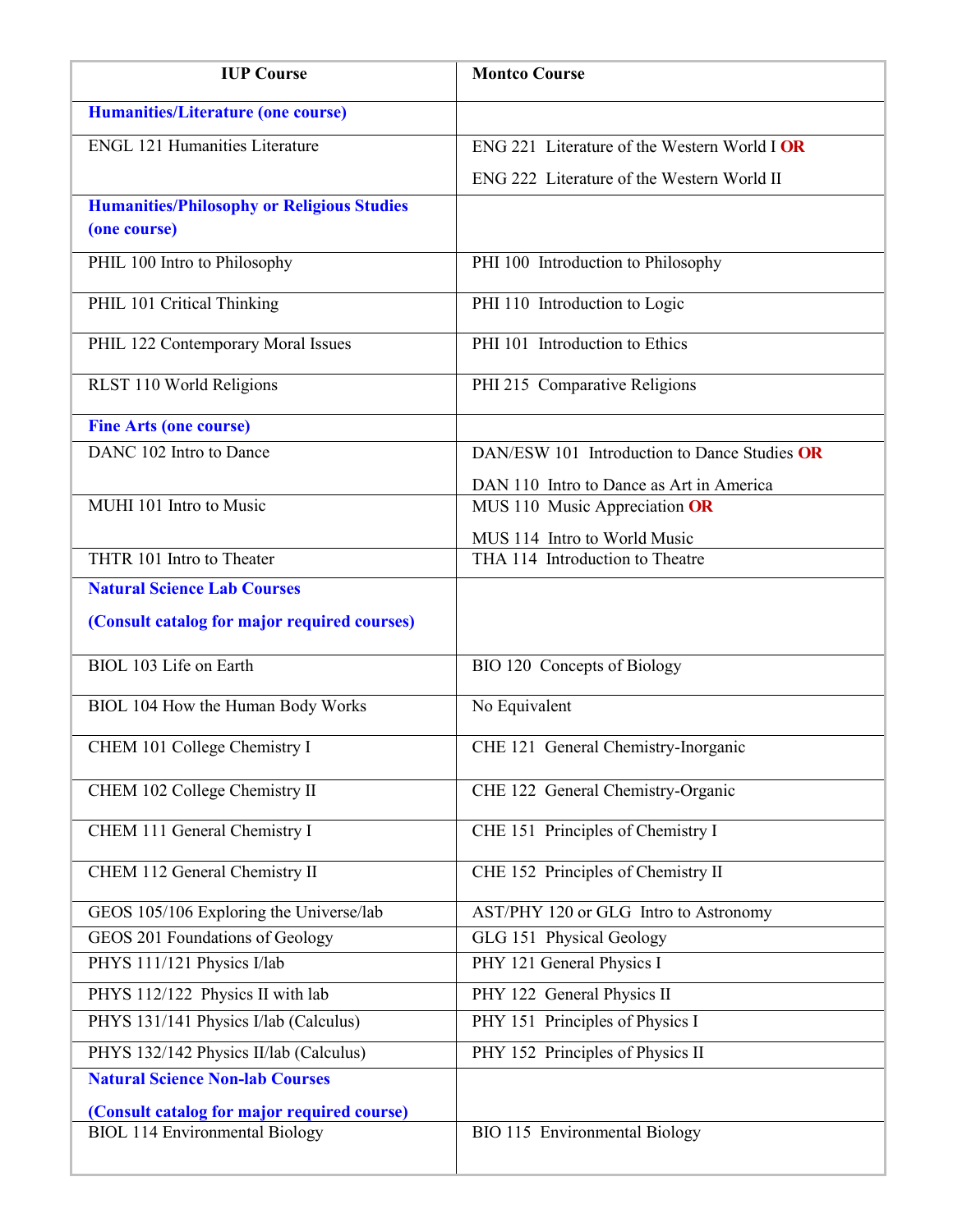| <b>IUP Course</b>                                         | <b>Montco Course</b>                            |
|-----------------------------------------------------------|-------------------------------------------------|
| <b>Science courses for ECSP majors</b>                    |                                                 |
| SCI 101 Fundamentals of Physics                           | No Equivalent                                   |
| SCI 102 Fundamentals of Chemistry                         | CHE 121 General Chemistry-Inorganic             |
| SCI 103 Fundamentals of Earth & Space Science             | GLG 120 Earth Science                           |
| SCI 104 Fundamentals of Environmental Biology             | BIO 115 Environmental Biology                   |
| <b>Social Science Courses (two courses) If you choose</b> |                                                 |
| Sociology, take only one Sociology course, not both       |                                                 |
| (Consult catalog for major required courses)              |                                                 |
| CRIM 101 Crime and Justice Systems                        | CJS 100 Introduction to Criminal Justice        |
| <b>ECON 101 Basic Economics</b>                           | ECO 110 Elements of Economics                   |
| <b>ECON 121 Principles of Macroeconomics</b>              | ECO 121 Macroeconomics                          |
| <b>PLSC 111 American Politics</b>                         | POL 124 American National Government            |
| PSYC 101 General Psychology                               | PSY 101 Introduction to Psychology              |
| SOC 151 Principles of Sociology                           | SOC 101 Introduction to Sociology               |
| SOC 231 Contemporary Social Problems                      | SOC 103 Social Problems                         |
| <b>Global Awareness (one course)</b>                      |                                                 |
| <b>ANTH 211 Cultural Anthropology</b>                     | ANT 104 Intro to Cultural Anthropology          |
| GEOG 104 World Geography: Global Context                  | GEO 110 World Regional Geography                |
| PLSC 101 World Politics                                   | POL 101 Intro to Political Science OR           |
|                                                           | POL 240 Comparative Politics                    |
| <b>Dimensions of Wellness (one course)</b>                |                                                 |
| FIN 143 Financial Wellness                                | ECO 111 Personal Finance                        |
| HPED 143 Health and Wellness                              | ESW 180 Health and Wellness-Whole Person OR     |
|                                                           | ESW 235 Personal Health and Wellness Education  |
| <b>Liberal Studies Electives (0 to 3 courses)</b>         |                                                 |
| (Consult catalog for major required courses)              |                                                 |
| <b>ARHI 205 Ancient to Medieval Art</b>                   | ART 101 Art History I                           |
| ARHI 207 Renaissance through Modern Art                   | ART 102 Art History II                          |
| CDFR 218 Child Development                                | PSY 200 Child Psychology                        |
| COMM 101 Communications Media in American Society         | COMM 100 Mass Media and Society AND             |
|                                                           | COMM 160 Media Lit Workshop                     |
| COSC 101 Computer Literacy                                | CIS 110 Computer Information Systems Management |
| <b>ECON 122 Principles of Microeconomics</b>              | ECO 122 Microeconomics                          |
| FDNT 145 Introduction to Nutrition                        | ESW 206 Basic Nutrition                         |
| GEOG 230 Cultural Geography                               | GEO 130 Cultural Geography                      |